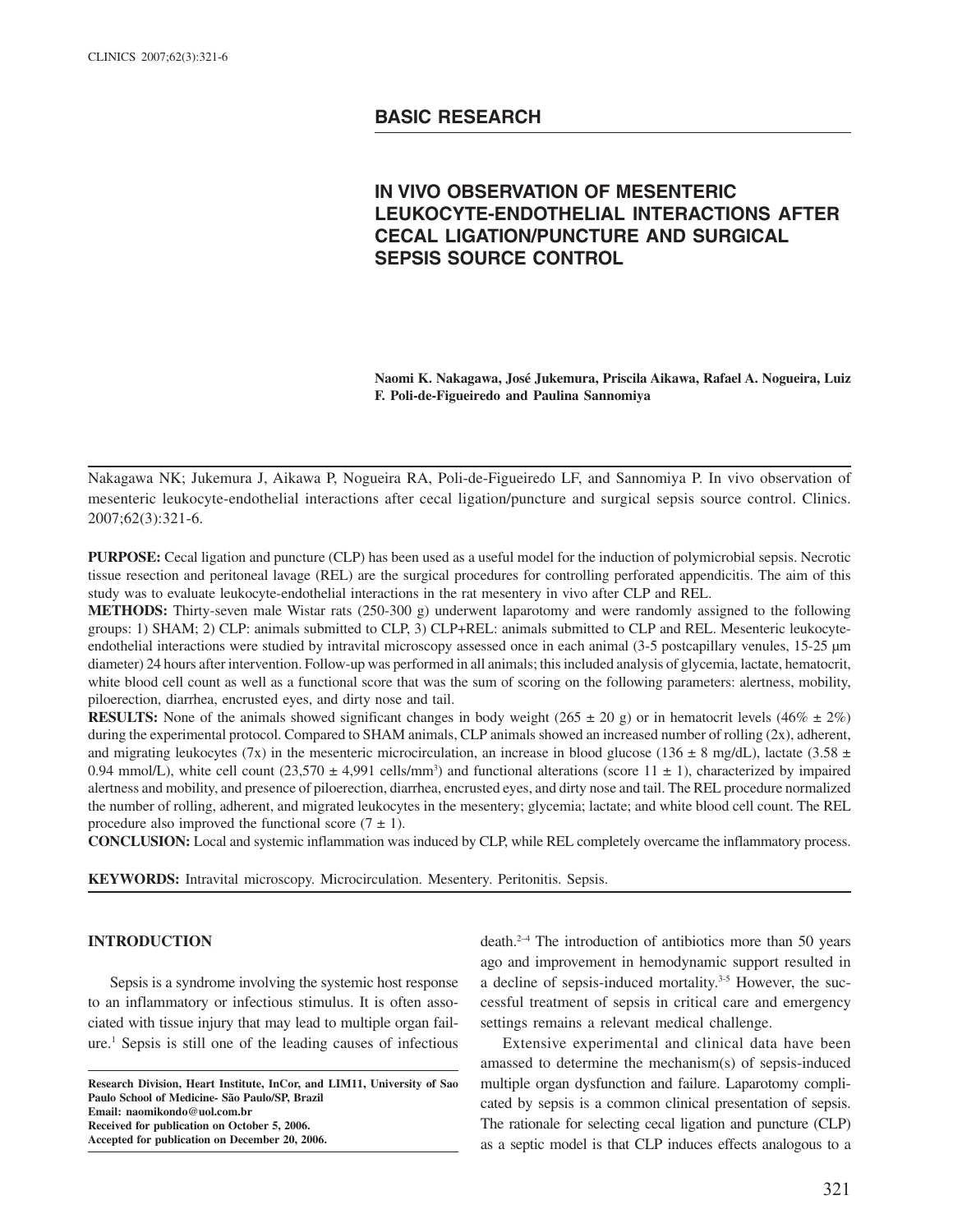perforated appendicitis.3,6,7 The infectious milieu promotes microbial growth or impairs host defenses, which can be quickly modified by surgical source control.<sup>3,5</sup> Therefore, surgical removal of the septic focus has been applied as a key component of success in therapy of ongoing sepsis.

In animal models of sepsis, microcirculatory dysfunction is seen prior to the onset of shock.<sup>8-9</sup> The host defense responses to sepsis may promote a generalized increase in leukocyte recruitment and accumulation in the tissues, which may lead to subsequent endothelial damage, leaky capillaries, and organ dysfunction and failure. Recruitment and accumulation of leukocytes in tissues involves a series of leukocyte-endothelial interactions in postcapillary venules mediated by the expression of adhesion molecules on the vascular endothelium and leukocytes. Rolling is the first step of leukocyte recruitment, mediated by E-, P-, and L-selectins. This early type of leukocyte-endothelial interaction is a prerequisite for adhesion of leukocytes to the endothelium mediated by the interaction of  $\beta_2$  integrins (CD11/CD18) on leukocytes and intercellular adhesion molecule (ICAM)-1 on the endothelial cell. Leukocytes eventually transmigrate into the interstitial compartment and towards the site of injury. $10-12$ 

The aim of the current study was to evaluate in vivo leukocyte-endothelial interactions in rat mesenteric microcirculation by intravital microscopy in a septic state and after surgical source control.

# **MATERIALS AND METHODS**

# **Experimental Protocol**

This study was approved by our institutional Ethics Committee and performed according to National Institutes of Health Guidelines on the experimental use of animals. Thirtyseven male Wistar rats (weighing 250-300 g) were fasted overnight, allowed water ad libitum, and housed in standard-care facilities before the experiments. A 12-hour light/dark cycle with ambient temperature control was employed. The animals were randomly assigned to 3 groups: 1) SHAM: animals were submitted solely to laparotomy; 2) CLP: animals underwent cecal ligation/puncture, 3) CLP+REL: animals were submitted to cecal ligation/puncture and to necrotic cecal resection/ peritoneal lavage, 24 hours apart. Mesenteric microcirculation was evaluated in 19 animals (SHAM,  $n = 6$ ; CLP,  $n = 7$ ; and  $CLP+REL$ ,  $n = 6$ ). Mortality rate was evaluated in 18 animals (SHAM,  $n = 6$ ; CLP,  $n = 6$ ; and CLP+REL,  $n = 6$ ).

# **Laparotomy**

All animals underwent anesthesia by means of an intraperitoneal sodium pentobarbital injection (50 mg/kg)

followed by a 2-cm abdominal midline incision. The cecum was exposed and returned to the abdomen, which was closed in 2 layers with 5.0 suture (Ethicon, NJ, USA). Animals were kept warm for 1 hour at 37°C and returned to their cages with free access to food and water.

## **Cecal Ligation and Puncture (CLP)**

Animals underwent anesthesia by means of an intraperitoneal injection of sodium pentobarbital (50 mg/kg) followed by laparotomy. The cecum was exposed, isolated just distal to the ileocecal valve to avoid intestinal obstruction, and punctured twice with a 22-gauge needle. The punctured cecum was squeezed to expel a small amount of fecal material through the holes. The bowel was returned to the abdomen, which was closed in 2 layers with 5.0 suture (Ethicon, NJ, USA). Animals were kept warm for 1 hour at 37°C and returned to their cages with free access to food and water.

#### **Necrotic Tissue Resection and Peritoneal Lavage (REL)**

Animals were anesthetized with intraperitoneal sodium pentobarbital (50 mg/kg), and the midline abdomen incision was opened. The necrotic cecum was resected, and the bowel was returned into the abdomen. Subsequently, peritoneal lavage with 40 mL of warmed isotonic saline solution (0.9% NaCl) was performed. The midline incision was closed in 2 layers with 5.0 suture (Ethicon, NJ, USA). The animals were kept warm- for 1 hour at 37°C and returned to their cages with free access to food and water.

# **Intravital Microscopy of the Mesentery**

Intravital microscopy of the mesentery was performed once in each animal, 24 hours after intervention. Briefly, the animals were anesthetized with an intraperitoneal sodium pentobarbital injection (50 mg/kg). After an abdominal midline incision, the distal ileum and its accompanying mesentery were exposed for in vivo microscopic examination of the microcirculation. The animals were maintained on a specially designed stage warmed by circulating water kept at 37°C. The stage has a transparent platform on which the tissue to be transilluminated was placed. The mesentery was continuously perfused during the study period with a warmed (37°C) Ringer-Locke solution (154 mM NaCl, 5.6 mM KCl, 2 mM CaCl<sub>2</sub>.2 H<sub>2</sub>O, 6 mM NaHCO<sub>3</sub>, 5 mM glucose, pH 7.20-7.40), saturated with a mixture of gases (95%  $N_2$  and 5%  $CO_2$ ). This procedure kept the microcirculatory characteristics unchanged throughout the intravital microscopic analysis.<sup>11</sup> After 10 minutes of stabilization, the mesenteric microcirculation was assessed in postcapillary venules (3-5 per animal, diameter 15-25 mm). A CCD color camera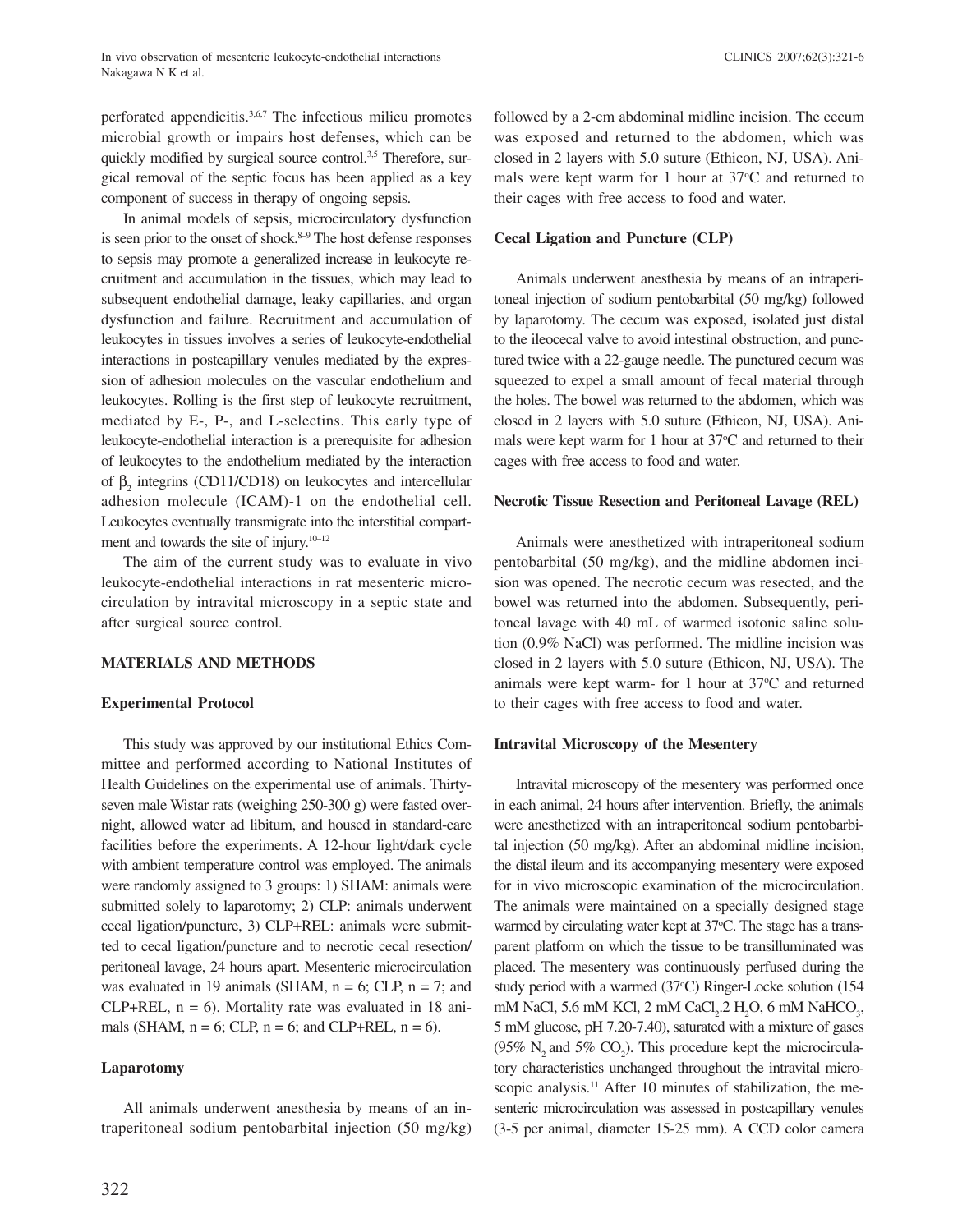(TK-C1380U, JVC Co, Tokyo, Japan) was incorporated with a triocular microscope (Axioplan 2, Carl Zeiss Co, München-Hallbergmoos, Germany) to facilitate the observation of the enlarged image (425x) on a microcomputer monitor (SyncMaster 753DFX, Samsung, Manaus, Brazil). Analyses of leukocyte-endothelium interactions were performed on-line, by using image analysis software (Axiovision 4.1, Carl Zeiss Co, München-Hallbergmoos, Germany) with an incorporated module for interactive measurements and time-lapse analysis. Images were stored, enabling off-line playback analysis. After intravital microscopy, animals were sacrificed with an overdose of sodium pentobarbital.

#### **Rolling Leukocytes**

Rolling leukocytes were defined as white blood cells that move at a velocity significantly slower than that of erythrocytes in a given microvessel.<sup>11,12</sup> The number of rolling leukocytes was presented as the mean number of cells passing a designated line perpendicular to the venular axis per 10 minutes. A given section of the vascular bed was tested only once, and 3 to 5 microvessels were selected from each animal.

#### **Adherent Leukocytes**

A leukocyte was considered to be adherent to the venular endothelium if remained stationary for >30 seconds.<sup>13–1</sup> <sup>15</sup> Adherent cells were counted during a 10 minute-period in a 100 µm segment of the vessel, with 3 to 5 microvessels being selected from each animal.

# **Migrated Leukocytes**

The number of leukocytes accumulating in the connective tissue adjacent to the chosen postcapillary venule was determined<sup>13</sup> in a standard area of  $5,000 \mu m^2$ ; 3 to 5 different fields were evaluated for each microvessel, and 3 to 5 microvessels were selected from each animal.

# **White Blood Cell Count, Hematocrit, Glycemia, and Blood Lactate**

Blood samples were collected from the rats' tails. Hematocrit was measured by using microcapillary tube centrifugation. White blood cells were counted in Neubauer chambers. Glycemia was determined with a blood glucose monitor (Advantage®, Roche Diagnostics Co., IN, USA). Blood samples were collected from the abdominal aorta for lactate measurement, using a blood gas analyzer (Radiometer ABL 555, Radiometer Medical, Kopenhagen, Denmark).

#### **Functional Score**

Animals were followed up at 24-hours after interventions. Functional features were scored as follows: alertness (grade: 1, normal; 2, low attention; 3, very low attention), mobility (grade: 1, normal; 2, low motion; 3, motionless), piloerection (grade: 0, none; 1, mild piloerection; 2, moderate piloerection; 3, severe piloerection), diarrhea (grade: 0, none; 1, moderate; 2, severe diarrhea), encrusted eyes, dirty nose and tail (grade: 0, none; 1, one place; 2, two places; 3, three places; 4, four places). The sum of these scores determined the overall functional score, which ranged from 2 (normal condition) to 15 (the most severe condition).

## **Statistical Analysis**

The data are expressed as mean  $\pm$  standard deviation of the mean (SD). Comparisons among groups were performed with Kruskal-Wallis analysis, and differences were tested by Dunn's test. All statistics were calculated using a standard computer software package (SigmaStat v4.1/ Jandel Scientific, Corte Madera, CA, USA). Values of *P* less than .05 were considered statistically significant.

# **RESULTS**

Rats submitted to CLP exhibited decreased alertness and mobility, presence of piloerection, diarrhea, encrusted eyes, and dirty nose and tail, which resulted in a functional score of 11, compared to the normal condition of SHAM rats (functional score, 2; Table 1). Debris around the injured tissue and ascitis were also observed in the CLP group. In addition, CLP induced increases in glycemia ( $136 \pm 8$  mg/dL,  $P < .05$ ), blood lactate  $(3.58 \pm 0.94 \text{ mmol/L}, P < .05)$  and total white blood cell counts  $(23,571 \pm 4,991 \text{ cells/mm}^3, P < .05)$  compared to SHAM (Table 2). There were no significant changes in body weight, or hematocrit. When submitted to surgical source control, CLP+REL animals showed an improvement in functional condition (score  $7 \pm 1$ ). Glycemia (97  $\pm$  9 mg/dL), and lactate (1.70  $\pm$  0.27 mmol/L). White blood cell count (14,850  $\pm$ 1,459 cells/mm<sup>3</sup>) were reduced to values attained in SHAM rats. Additional experiments performed to evaluate mortality rate showed that all CLP animals  $(n = 6)$  died after day 5, whereas all SHAM ( $n = 6$ ) and CLP+REL animals ( $n = 6$ ) survived up to day 30.

The effects of CLP and CLP+REL on leukocyte-endothelial interactions were investigated by means of intravital microscopic observation of the rat mesenteric microcirculation, as illustrated in Figure 1. Postcapillary venule diameters were similar among groups, ranging from 15 through 25  $\mu$ m (*P* = .19).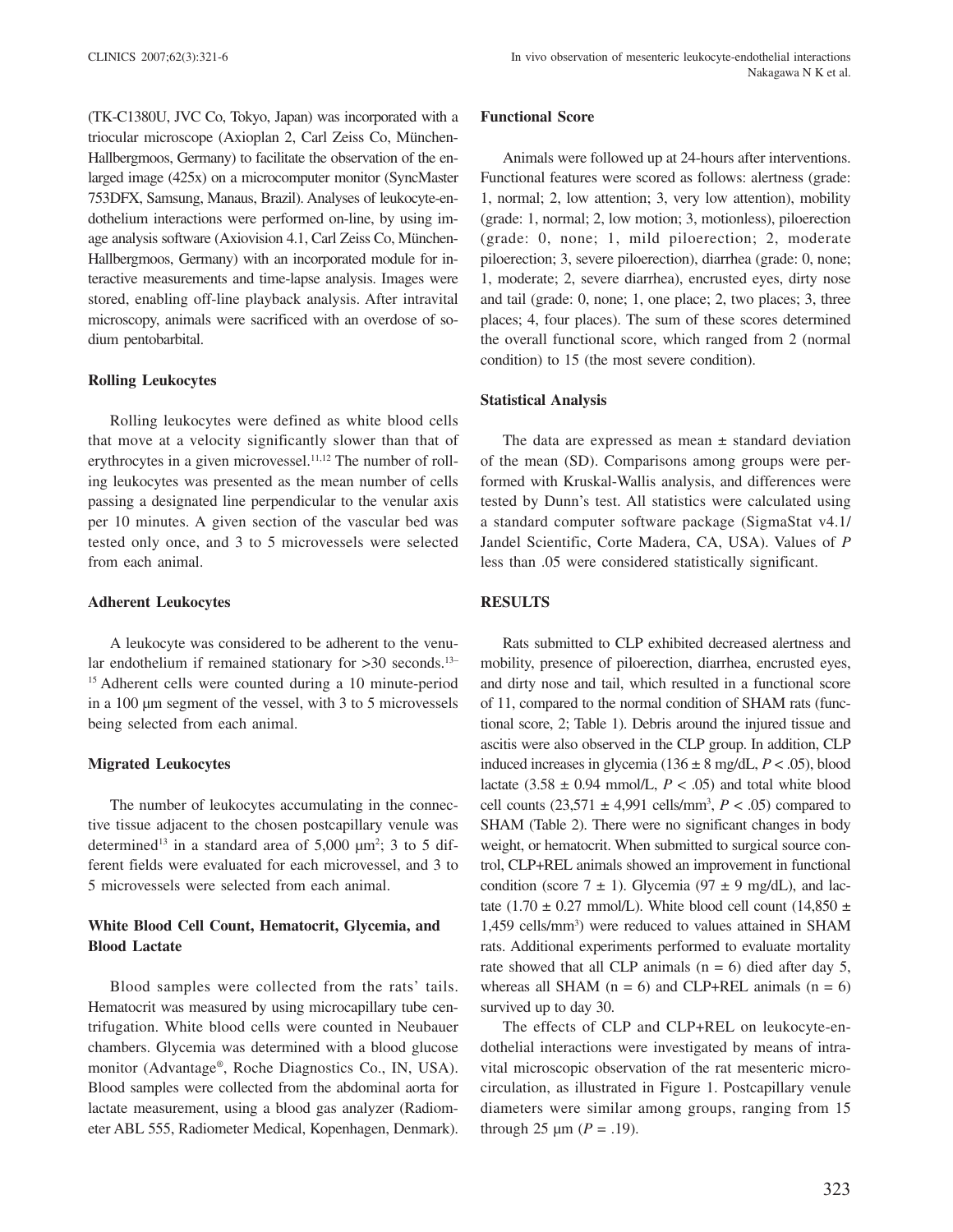In vivo observation of mesenteric leukocyte-endothelial interactions CLINICS 2007;62(3):321-6 Nakagawa N K et al.

**Table 1 -** Functional features 24 hours after intervention

|                                     | <b>SHAM</b><br>$(n = 12)$ | CLP<br>$(n = 13)$ | $CL$ $P+RE$ $L$ .<br>$(n = 12)$ |
|-------------------------------------|---------------------------|-------------------|---------------------------------|
| Alertness                           | $1 \pm 0$                 | $2 \pm 1$         | $1 \pm 0$                       |
| Mobility                            | $1 \pm 0$                 | $2 \pm 1$         | $1 \pm 0$                       |
| Piloerection                        | $0 \pm 0$                 | $2 \pm 1$         | $2 \pm 1$                       |
| Diarrhea                            | $0 \pm 0$                 | $2 \pm 0$         | $0 \pm 0$                       |
| Encrusted eyes /Dirty nose and tail | $0 \pm 0$                 | $3 \pm 1$         | $2 \pm 1$                       |
| Functional score                    | $2 \pm 0$                 | $11 + 1*$         | $7 \pm 1$                       |

Kruskal-Wallis analysis and Dunn´s test, \**P* < .05 vs other groups. Functional score was the sum of the scores for the following parameters: alertness (1, normal; 2, low attention; 3, very low attention); mobility (1, normal; 2, low motion; 3, motionless); piloerection (0, none; 1, mild piloerection; 2, moderate piloerection; 3, severe piloerection); diarrhea (0, none; 1, moderate diarrhea; 2, severe diarrhea); encrusted eyes, dirty nose and tail (0, none; 1, one place; 2, two places; 3, three places; 4, four places). Functional scores ranged from 2 (normal condition) to 15 (the most severe condition).



**Figure 1 -** Representative photomicrographs of rat mesenteric microcirculation from SHAM (SHAM-operated), CLP (cecal ligation/ puncture), and CLP+REL (cecal ligation/puncture and necrotic tissue resection/peritoneal lavage) animals. Increased number of adherent and migrated leukocytes are observed in the CLP in comparison with SHAM and CLP+REL groups. Final magnification: 850x.

The number of rolling, adherent, and migrated leukocytes were markedly increased in rats submitted to CLP ( $P < .05$ ). Rolling increased twofold, and adhesion and migration sevenfold compared with SHAM rats (Figure 2). Surgical source control reduced the number of rolling (110  $\pm$  16 cells/10 minutes), adherent (5  $\pm$  1 cells/100  $\mu$ m venule length), and migrated leukocytes (4  $\pm$  1 cells/  $5,000 \mu m^2$ ) to values observed in SHAM rats.

## **DISCUSSION**

Although intra-abdominal infection has been recognized as a common disease, the mortality and morbidity for complicated cases remains high. Consequently, understanding of the pathophysiology including local, regional, and systemic host defense alterations is required to focus future efforts in the management of this disease. The current study evaluated systemic alterations after cecal ligation/puncture and surgical source control; leukocyte-endothelial interactions in mesenteric postcapillary venules - through intravital microscopy. The CLP procedure produces definite metabolic, immunologic, and physiologic alterations such as hyperglycemia; leukocytosis; increased number of rolling, adherent, and migrated leukocytes in the mesentery; decreased alertness and mobility; and presence of intense piloerection, diarrhea, en-





**Figure 2 -** Number of rolling leukocytes/10 minutes, adherent leukocytes/ 100 µm venule length, and migrated leukocytes/5,000 µm2 in rat mesenteric microcirculation. Rats were SHAM-operated (SHAM,  $n = 6$ ), submitted to cecal ligation and puncture (CLP,  $n = 7$ ) and to CLP + necrotic tissue resection/peritoneal lavage (REL,  $n = 6$ ). Statistical analyses were performed using Kruskal-Wallis analysis and Dunn´s test and showed significant differences (\**P* < .05) among CLP vs SHAM and CLP+REL groups.

crusted eyes and dirty nose and tail. Surgical source control completely overcame the inflammatory process in the mesentery by reducing leukocyte rolling, adhesion, and migration in parallel with systemic functional improvement.

Neutrophils may exert damaging effects through several mechanisms. After activation, these cells generate and release toxic oxygen metabolites, numerous proteases, and phospholipase products, all of which may result in vasomotor changes, endothelial injury, and loss of vascular integrity.16 Leukocyteendothelial interactions are mediated by a variety of glycoproteins expressed on the surface of leukocytes and endothelial cells. The accumulation of leukocytes in inflamed tissues is preceded by leukocyte rolling and adhesion to the vascular endothelium.<sup>10,17</sup> Leukocytes roll along the walls of postcapillary venules mediated by the selectin family of adhesion molecules**.** <sup>12</sup> Leukocytes become firmly adherent to the vascular wall by the interaction between ICAM-1 on endothelial cells with  $\beta_2$  integrins (CD11/CD18) on leukocytes. The CLP procedure partially destroys the normal barrier of the gastrointestinal tract.18 Previous studies in rats using intravi-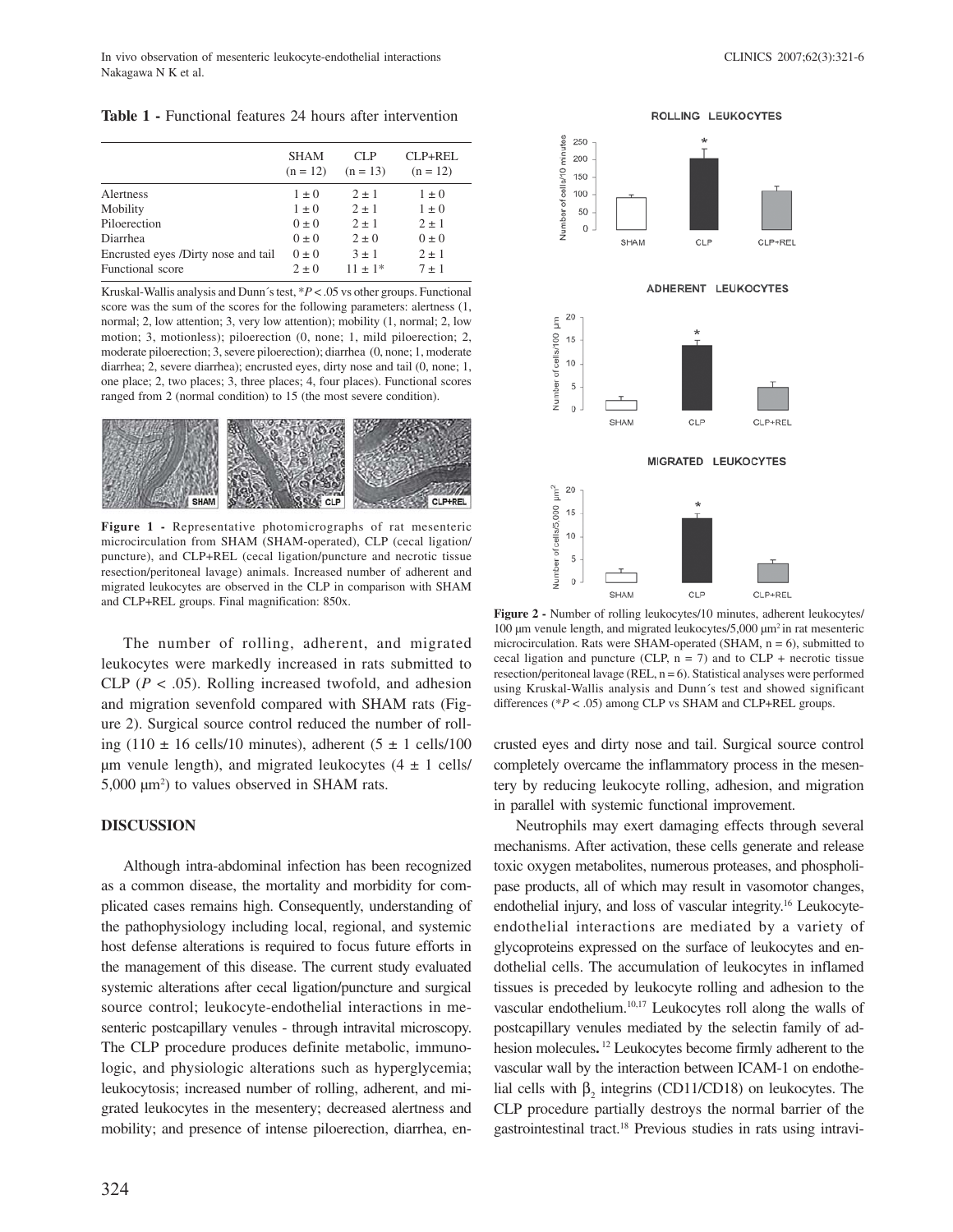|                                                         | SHAM<br>$(n = 6)$                     | <b>CLP</b><br>$(n = 7)$                 | CLP+REL<br>$(n = 6)$                  |  |
|---------------------------------------------------------|---------------------------------------|-----------------------------------------|---------------------------------------|--|
| Body weight change/48 hours (g)                         | $10 \pm 5$                            | $-20 \pm 10$                            | $10 \pm 10$                           |  |
| Glycemia $(mg/dL)$                                      | $101 \pm 6$                           | $136 \pm 8^*$                           | $97 \pm 9$                            |  |
| Hematocrit $(\% )$                                      | $46 \pm 1$                            | $45 \pm 1$                              | $46 \pm 1$                            |  |
| Blood lactate (mmol/L)<br>White blood cell count/ $mm3$ | $1.74 \pm 0.48$<br>$11,825 \pm 1,478$ | $3.58 \pm 0.94*$<br>$23.571 \pm 4.991*$ | $1.70 \pm 0.27$<br>$14,850 \pm 1,459$ |  |

#### **Table 2 -** General characteristics of study groups

Kruskal-Wallis analysis and Dunn´s test, \**P* < .05 vs other groups. General characteristics were similar among SHAM, CLP and CLP+REL groups, except for glycemia, blood lactate, and white blood cell count, which increased in the CLP group. Data are presented as mean values  $\pm$  SD.

tal microscopy have demonstrated that sepsis induces microcirculatory derangements in the ileal mucosa<sup>19</sup> and in other organs not directly affected by the septic process, such as the extensor digitorum longus muscle<sup>20</sup> and cremaster muscle.<sup>21</sup> Normotensive sepsis induces absence of capillary flow<sup>22</sup> and alters leukocyte-endothelium interactions.<sup>19,23,24</sup> Smalley et al<sup>24</sup> found that CLP significantly increases leukocyte adherence and infiltration into the upper gastrointestinal tract 4 hours after intervention. Because any sham procedure performed in animal models of sepsis may result in a low degree of inflammation, we included a SHAM group. These animals presented results similar to those of naive animals (data not presented).

In the present study, increased number of rolling, adherent, and migrated leukocytes were observed in vivo in the mesentery of rats submitted to CLP. The increased recruitment of leukocytes to the site of injury represents a mechanism triggered by the host to produce an efficient defense against invading pathogens. However, if sepsis is not controlled, it may lead to multiple organ failure. Mortality in the CLP group was observed after the 5<sup>th</sup> day, but not in SHAM and CLP+REL animals, which survived up to the  $30<sup>th</sup>$  day.

An adequate surgical source control of the septic focus should be used to control the immune suppressive response to the ongoing sepsis. Therapeutic strategies such as drainage of infected fluids, debridement of infected soft tissues,

and removal of necrotic tissues may play a crucial role in avoiding the development and progression of multiple organ failure.3,5 In the present report, REL normalized leukocyte-endothelium interactions in the mesentery as indicated by the decreasing numbers of rolling, adherent, and migrated leukocytes in comparison to CLP. Surgical source control was effective in reducing inflammation after CLP, and in improving functional parameters, which were considered to indicate the resolution of the induced sepsis.

In conclusion, the current experimental rat model allowed in vivo observations of leukocyte-endothelium interactions in the mesentery by intravital microscopy in parallel with documenting functional alterations after cecal ligation/puncture and surgical source control.

#### **ACKNOWLEDGMENTS**

We wish to thank Dr. Sandra Regina Farsky, Dr. Maria Aparecida de Oliveira and Dr. Rita do Carmo de Jesus for technical assistance. The plate for intravital microscopic study of the rat mesentery was developed by Dr. Nakagawa, Dr. Simão Bacht and Dr. Idágene Cestari, and built by Bioengeering Division of Heart Institute (InCor) University of Sao Paulo Medical School. This work was supported by grant of PRONEX, FAPESP and CNPq 505319/2004-7.

## **RESUMO**

Nakagawa NK; Jukemura J, Aikawa P, Nogueira RA, Polide-Figueiredo LF and Sannomiya P. Avaliação in vivo da interação leucócito-endotélio mesentérico após ligadura e punção cecal e remoção cirúrgica do foco sééptico. Clinics. 2007;62(3):321-6.

**OBJETIVO:** O procedimento de ligadura cecal e perfuração (CLP) tem sido usado como um modelo útil de indução de sepse polimicrobiana. A ressecção do tecido necrosado e lavagem peritoneal (REL) são procedimentos cirúrgicos freqüentemente utilizados para controlar uma

apendicite perfurada. O objetivo desse estudo foi avaliar *in vivo* as interações leucócito-endotélio no mesentério de ratos após a CLP e REL.

**MÉTODOS:** Trinta e sete ratos Wistar machos (250-300 g) foram submetidos à laparotomia e aleatoriamente divididos em grupos: 1) SHAM, 2) CLP: ratos submetidos à CLP, 3) CLP+REL: animais submetidos à CLP e REL. As interações leucócito-endotélio no mesentério foram estudadas através de microscopia intravital somente uma vez em cada animal (3-5 vênulas pós-capilares, 15-25 µm diâmetro), 24-horas após as intervenções. A evolução clínica foi realizada em